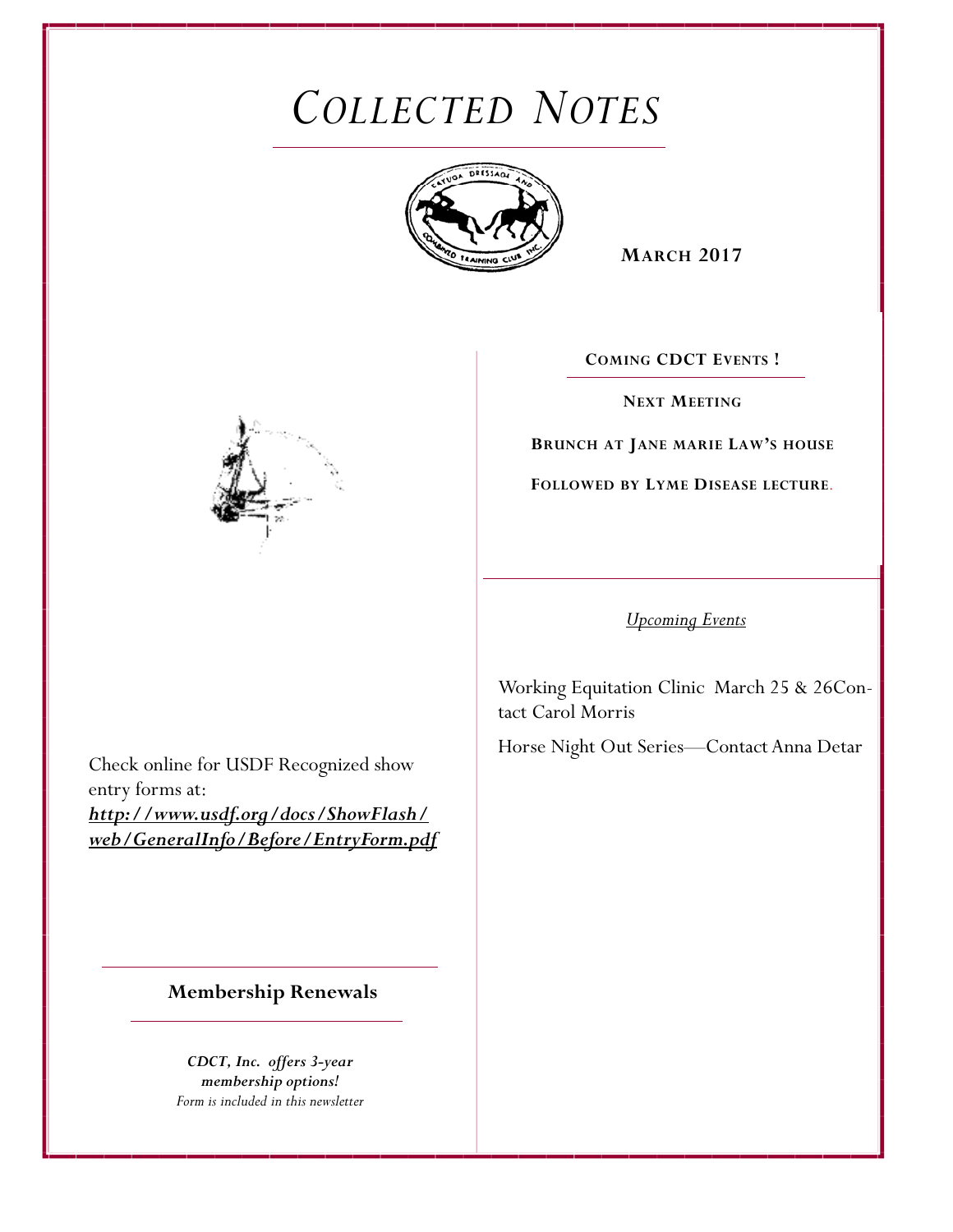# **CAYUGA DRESSAGE AND COMBINDED TRAINING INC RECOGNIZED AND SCHOOLING DRESSAGE SHOW CHEMUNG COUNTY FAIRGROUNDS HORSEHEADS, NY JUNE 10 & 11, 2017**

**Cayuga Dressage and Combined Training Inc. (CDCT) is dedicated to improving the training, knowledge, and enjoyment of horses, through educational programs and competitions. CDCT draws our membership from throughout central NY and northern Pennsylvania. This year, we are seeking sponsorship to help support our recognized and schooling shows and other club activities.** 

## **Here are ways you can help us:**

| Support the show at one of these levels:                                                                                                                                                                                       | <b>Piaffe</b>                                                | \$500.00           |
|--------------------------------------------------------------------------------------------------------------------------------------------------------------------------------------------------------------------------------|--------------------------------------------------------------|--------------------|
| (includes your ad in the show program)                                                                                                                                                                                         | Passage _______ \$250.00                                     |                    |
|                                                                                                                                                                                                                                |                                                              | Pirouette \$100.00 |
| Donate prizes for the show.                                                                                                                                                                                                    |                                                              |                    |
| Advertise in the show program:                                                                                                                                                                                                 | \$25.00 for a business card ad<br>\$50.00 for a full page ad |                    |
| <b>Business name/ Contact person:</b>                                                                                                                                                                                          |                                                              |                    |
| Address: Andreas Address Address Address Address Address Address Address Address Address Address Address Address Address Address Address Address Address Address Address Address Address Address Address Address Address Addre |                                                              |                    |
| Telephone: University of the Contract of the Contract of Telephone:                                                                                                                                                            | E-mail:                                                      |                    |
| Please fill in all information and return the form along with your ad and your gift certif-                                                                                                                                    |                                                              |                    |

**Please fill in all information and return the form along with your ad, and your gift certificate, product, or check made out to CDCT, Inc.** 

**Send to Kathy Thode, 4198 Duryea St. Moravia, NY 13118.** 

**Thanks so much for your support of our non-profit organization.** 

**Your contributions are tax deductible.**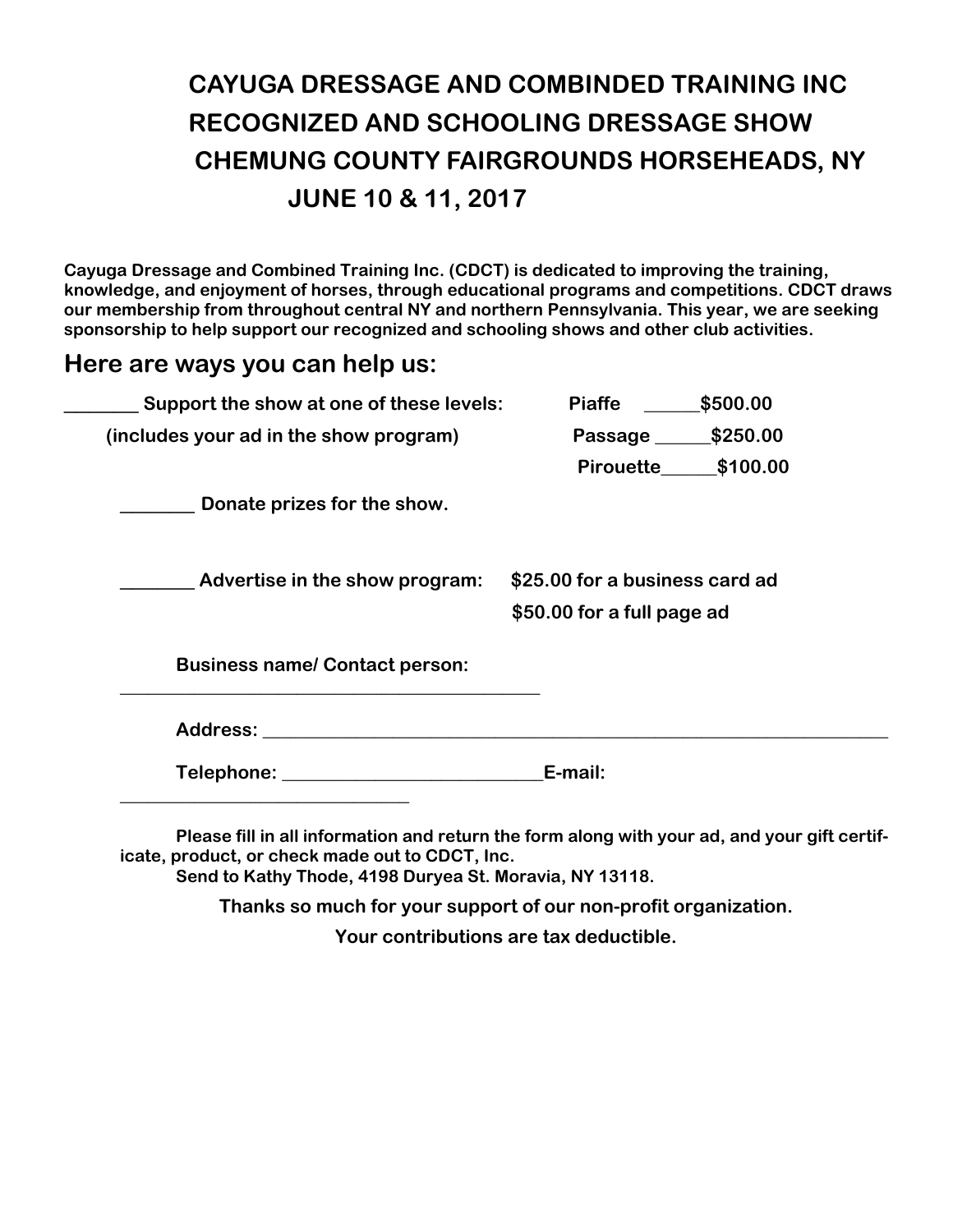Region 8 News—February

Greetings and I hope everyone is having a nice winter. Let's hope the ground hog tells us spring is just around the corner.

Jen Dillon is our FEI JrYR Regional Coordinator for the NAJYRC and she is in full steam ahead mode. Jen is presently looking for a place and time to hold the Jr/YR Clinic and would welcome any ideas. As for you, Juniors and Young Riders, don't forget to declare if you are going to compete for a place on the team. If you have any questions, please contact Jen, Jen@dilloneq.com. Once you declare she will be contacting you for sure!

Some great news for Region 8! The NAJYRC will be held at HITS in Saugerties, NY. I believe this is the first time ever or at least in a very long time it has been held in our region. We will need help, volunteers, etc but most of all support for these riders. So put the dates on your calendar, July 18-23, 2017.

At one of the CDIs here a few weeks ago, I was the show secretary. It certainly was not a huge show but the number of non-members who were doing their renewals online at the show was huge. So here is YOUR reminder to get your memberships done, your Coggins done, download the entry forms and fill out all but the class info. Think about your goals for your riding and discuss them with your trainer, and basically relax as it is only a few weeks before the first shows and clinics are here.

REMEMBER another date….April 9th will be our spring meeting at the Publick House in Sturbridge, MA. I know the agenda will have sub-committee reports on fund raising, discussion on possible off year adult clinic for the region, and more. This is YOUR region and you will have a huge opportunity to voice your opinion and to participate and get involved. I urge everyone to come.

That is all for now. Stay Warm…give hugs and kisses to our equine friends!

See you on the Centerline…

Debra Reinhardt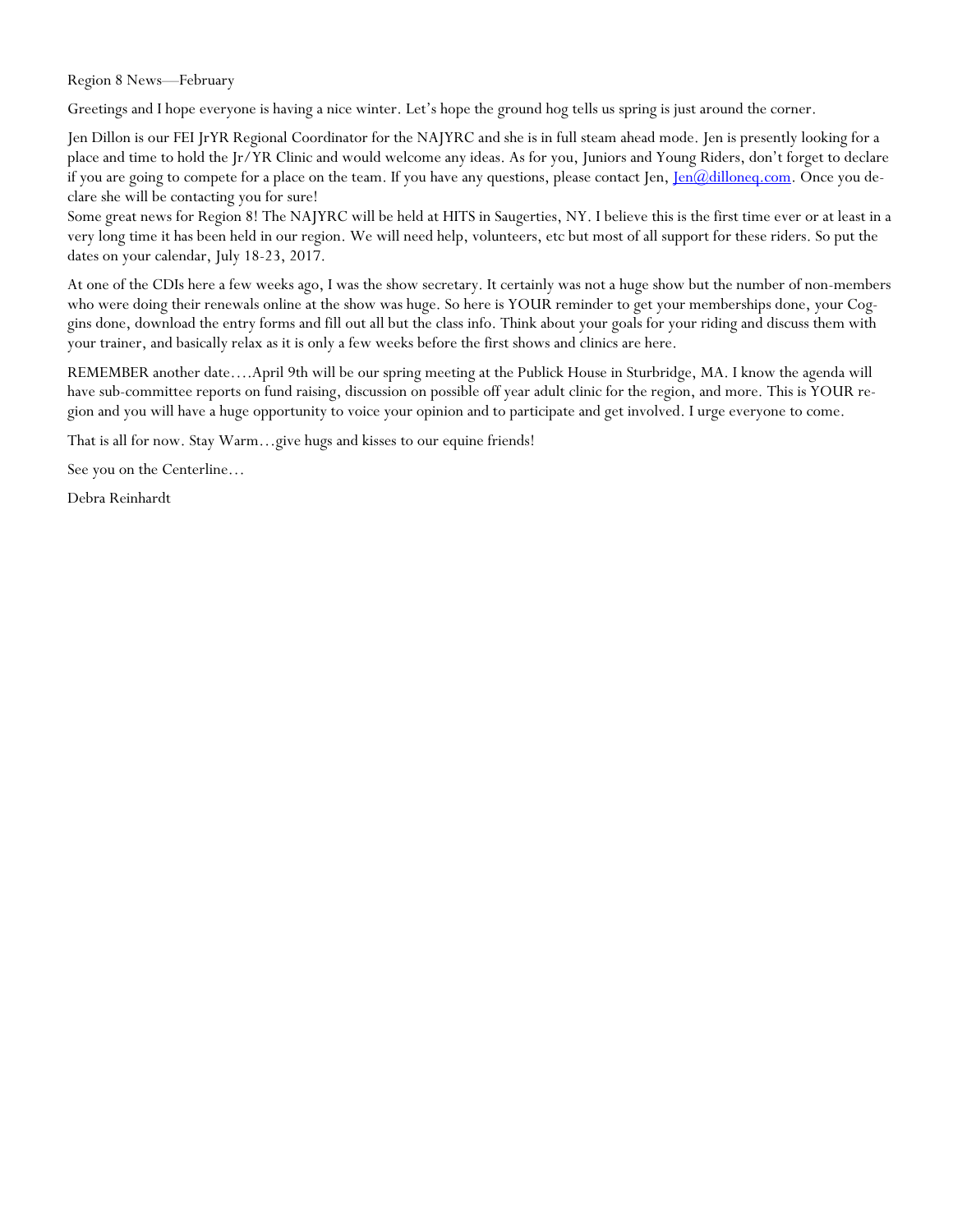Region 8 News—March

Again Mother Nature has been mostly kind in the northeast. This means we have all been riding and ready for show season!!!

Since we are talking positively, we are thinking about the show season coming!!! As a show manager, I am getting everything ready and competitors, you should too! For those who were not in Florida showing, get your memberships, registrations and Coggins done NOW!!! Look and plan the shows you are thinking about. Make some realistic goals!

I would love to see some adult clinics in our region. USDF has a new program that sets aside \$3000 per region to be used as funding toward this new program. Each clinic can receive up to \$1000 of funding. Contact Victoria Trout, vtrout(@usdf.org, at USDF to get more details.

On the Jr/YR scene, the NAJYRC will be held at HITS, Saugerties, NY on July18-23, 2017. I am sure they will be looking for volunteers and hope we can meet the challenge. Also, on August 5-6, 2017, a Jr/YR Clinic with Charlotte Bredahl will be held in our region. Location is still to be determined! So Jr/YRs mark these dates!!!

Nominations are still open for Participating Members to be delegates at the 2017 USDF convention. If you are interested or if you want to nominate someone, you need to contact Linda Mendenhall, HofMendenhall@verizon.net, quickly. As a PM Delegate you must attend the USDF convention next December and Linda can give you the scoop in more detail of what is expected. I would love to see some new faces.

DATE CHANGE....OUR Spring Meeting!!! I will not be back in time from Florida to be at the April 9<sup>th</sup> date. I have changed it to April 23rd at noon at the Publick House in Sturbridge, MA. I hope most of you can make that date and we will have call in info also! I know the agenda will have sub-committee reports on fund raising, a discussion on possible off year adult clinic for the region, and more. This is YOUR region and you will have a huge opportunity to voice your opinion and to participate and get involved. I urge everyone to come.

DATE to REMEMBER! USDF Musical Freestyle Technical Training Seminar with Lois Yukins and Terry Ciotti Gallo is being held at Pineland Farm on July 8-9, 2017. While this is targeted for judges it will be full of information for riders doing Freestyles. Contact Jennifier Dillon, jen@dilloneq.com for information.

That is all for now. Stay Warm…give hugs and kisses to our equine friends!

See you on the Centerline…

Debra Reinhardt

USDF Region 8 Director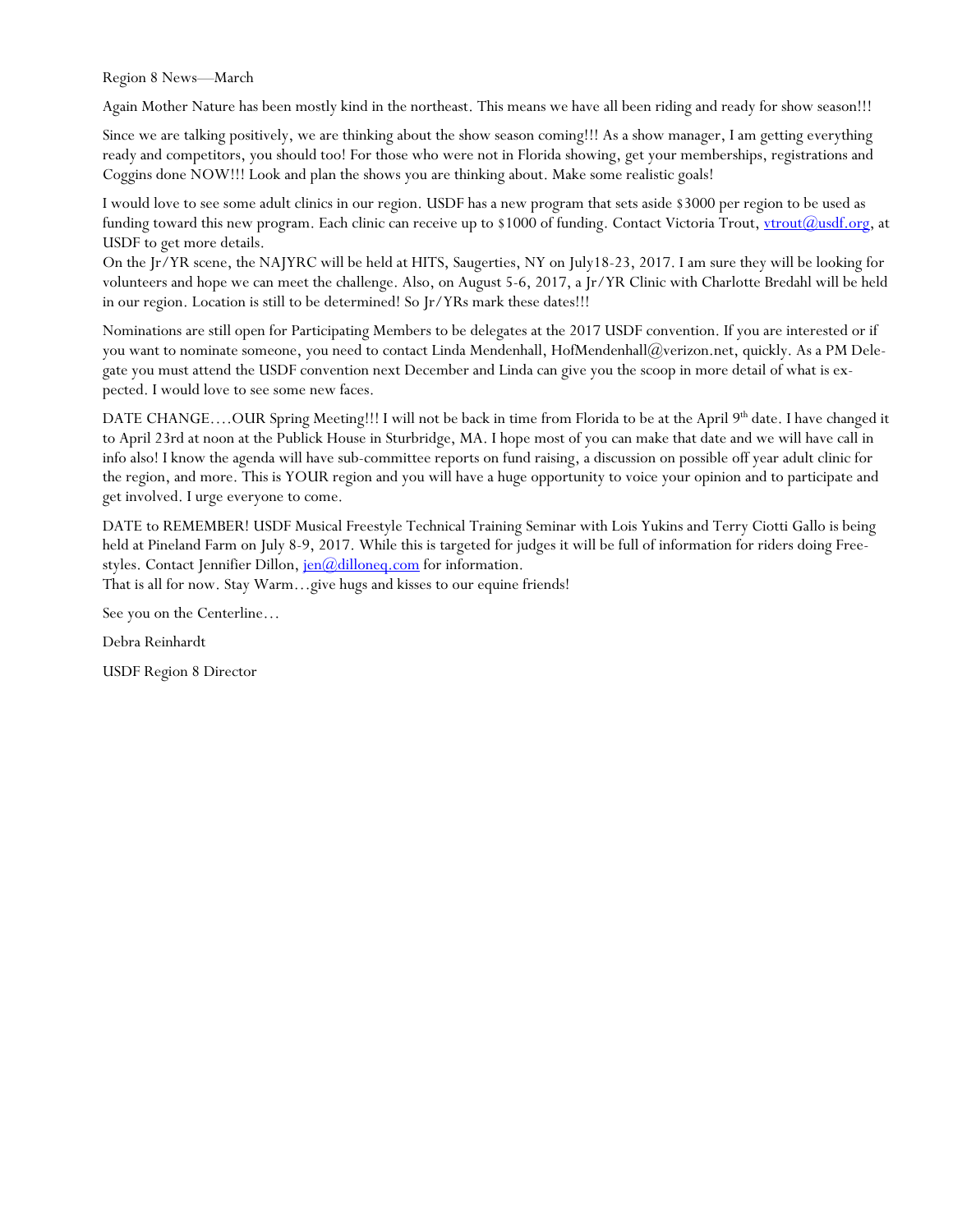#### CDCT Board Meeting

#### March 2, 2017

Present: Jane Marie Law, Ginny Grove, Dinah Guarino, Kathy Thode, Carol Morris, Bettina Wagner, Jana Wagner, Donna Young.

1. Approval of minutes of previous meeting: Kathy moved, Carol seconded; approved.

2. Treasurer's Report: Ginny: Checking account has 7140, CD has 7789.

3. Old Business:

- Website update: Carol reported on a meeting she had with Karen Steffy and Andrea Buekema. Andrea has a lot of experience working with websites. Our goal in updating the website includes making it mobile-friendly, and having the information organized in a more logical way. Also, we would like to be able to update the website more frequently than our current contract allows. Andrea is willing to do the work required for a reasonable fee, and has volunteered to manage the updates afterwards. Jane-Marie moved, and Kathy seconded, that we allocate \$500 to have this work done. It was noted that we currently pay over 500 per year for website maintenance. Karen will continue to help Andrea. Approved unanimously. Carol will contact Andrea.

- Working Equitation clinic: Carol reported that there are 9 participants signed up. While this is fewer than the 12 we had budgeted for, we decided to go ahead with it, hoping that a few more people may join. Jane Marie moved, Kathy seconded; approved unanimously.

4. New Business:

- Dr. Bettina Wagner will give a presentation on Lyme Disease at our next meeting (May 7).

 - Fall Symposium: Jane Marie and Kathy met with Arynn Agan (President of Central NYDCTA) to discuss cosponsoring a Fall Symposium. The venue will be the Cazenovia College Equestrian Center. The theme for the first day will be "Cultivating harmony between horse and rider" and for the second day will be "Transitioning harmony to art".

 The Symposium will have three parts for riders: mounted work, meditation, and body work. Jeff Lindberg will be the clinician for the mounted work. Masaki Matsubara will teach meditation, and Johanna Goehner will conduct the body work sessions. Auditors will be able to participate in all non-mounted activities as well as watching the riding lessons.

We will apply for a grant through The Dressage Foundation to support this event., and it should be eligible for credit through the USDF University. Each GMO will provide volunteers to support this event.

Donna moved, Dinah seconded that Kathy and Jane Marie continue to explore this idea.

. .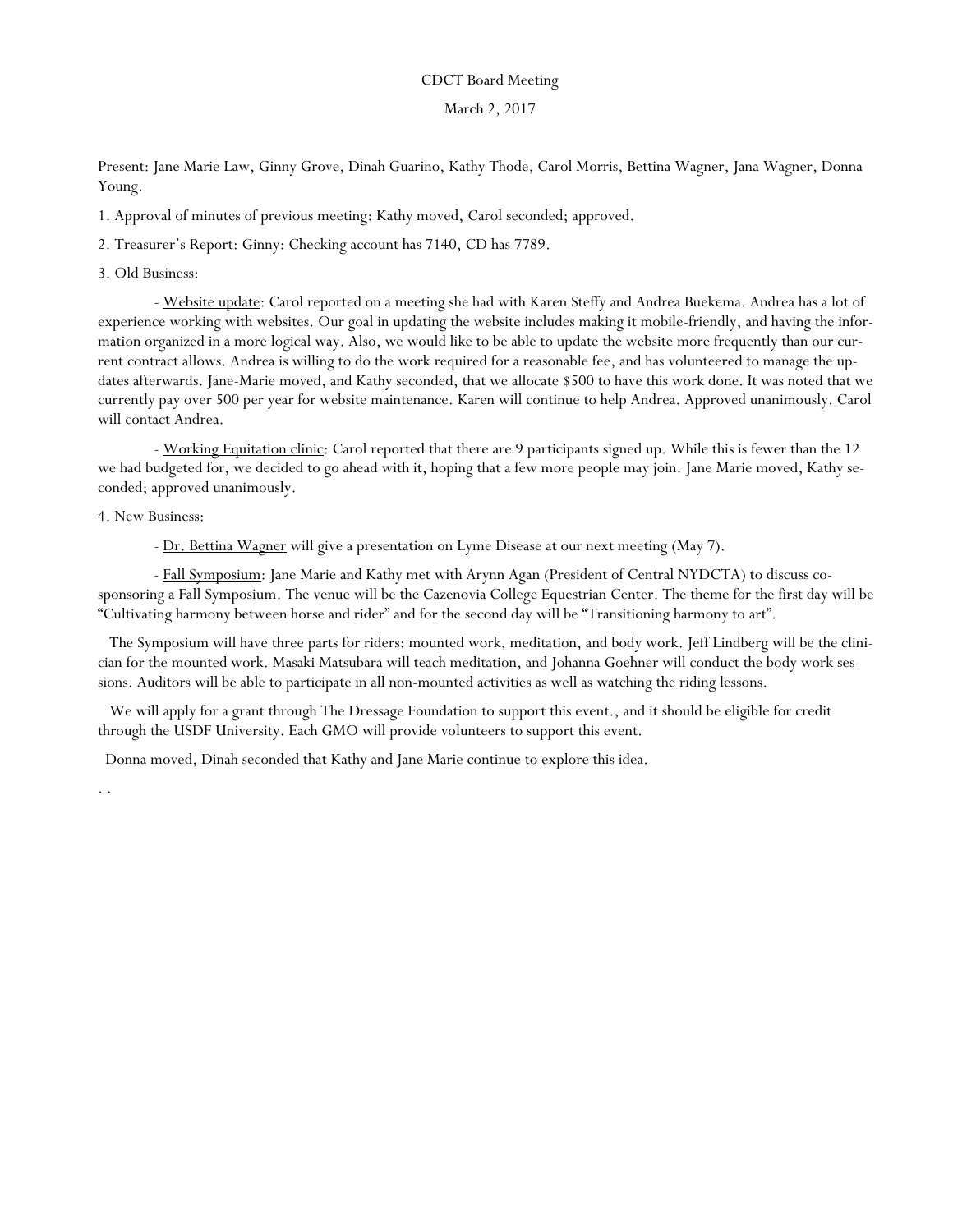June Shows: Donna updated us on the status of the June shows. We will be using the Fairfield Hotel. There will be no other shows at the Fairgrounds, and we have rented the upper ring for use for lunging and non-compete horses.

There are several Volunteer positions available:

Volunteer coordinator: recruits volunteers for positions such as scribe, scorer, runner, steward, hospitality, etc.

Show Program

Sponsorship/advertising

Day manager for Saturday (Donna has graciously agreed to do this for Sunday)

Wine and cheese reception

- NYS Horse Council - Jane Marie moved, Carol seconded, that we take Dinah's advice and join this important organization. Approved unanimously.

 - Casual Show: Dinah will meet on March 19 with Anna Detar, Jana Wagner, Elley Newton, and Andrea Buekema about managing the casual show this August.

#### 5. NEXT MEETING:

May 7 at Jane Marie's home in Ithaca. Brunch will be served followed by Bettina's lecture on Lyme Disease.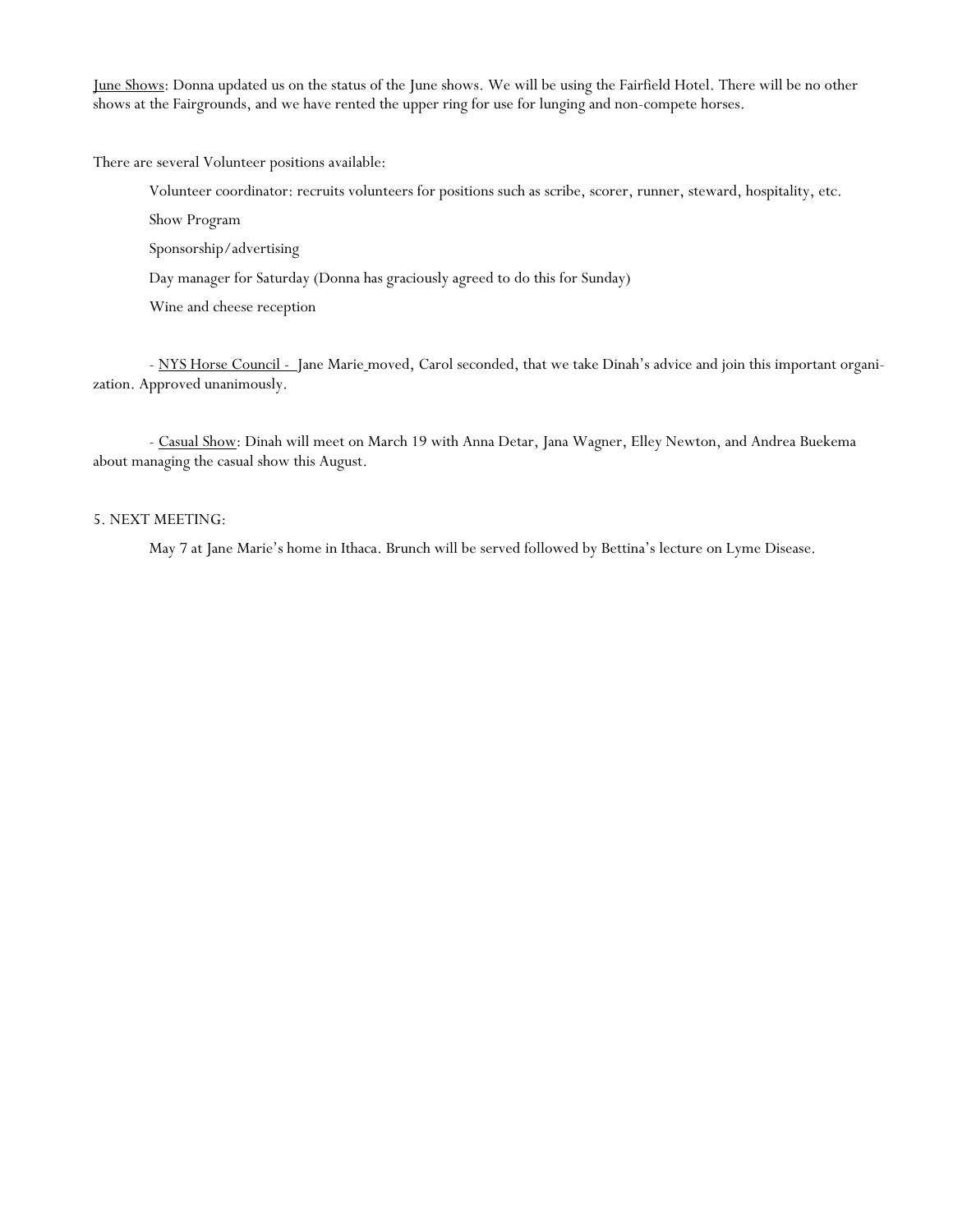Equissential LLC Canterbury Stable VLM Dressage & Sport Horses Voltra Farm Jason Turk, Farrier Thomas J. Martin, Farrier Brookside Lumber & Brookside Farm Early Winter Equine Medicine & Surgery Finger Lakes Equine Practice Horse Tech Ollie Oop Farm B and G Trailer Sales Dryden Wine and Spirits Mitchells Western Store IPM Laboratories Inc Cornerstone Wealth Management Maren Boyko Photography Gale's Equine Facility Carriage House Saddlery Dryden Agway Tim Briggs, Farrier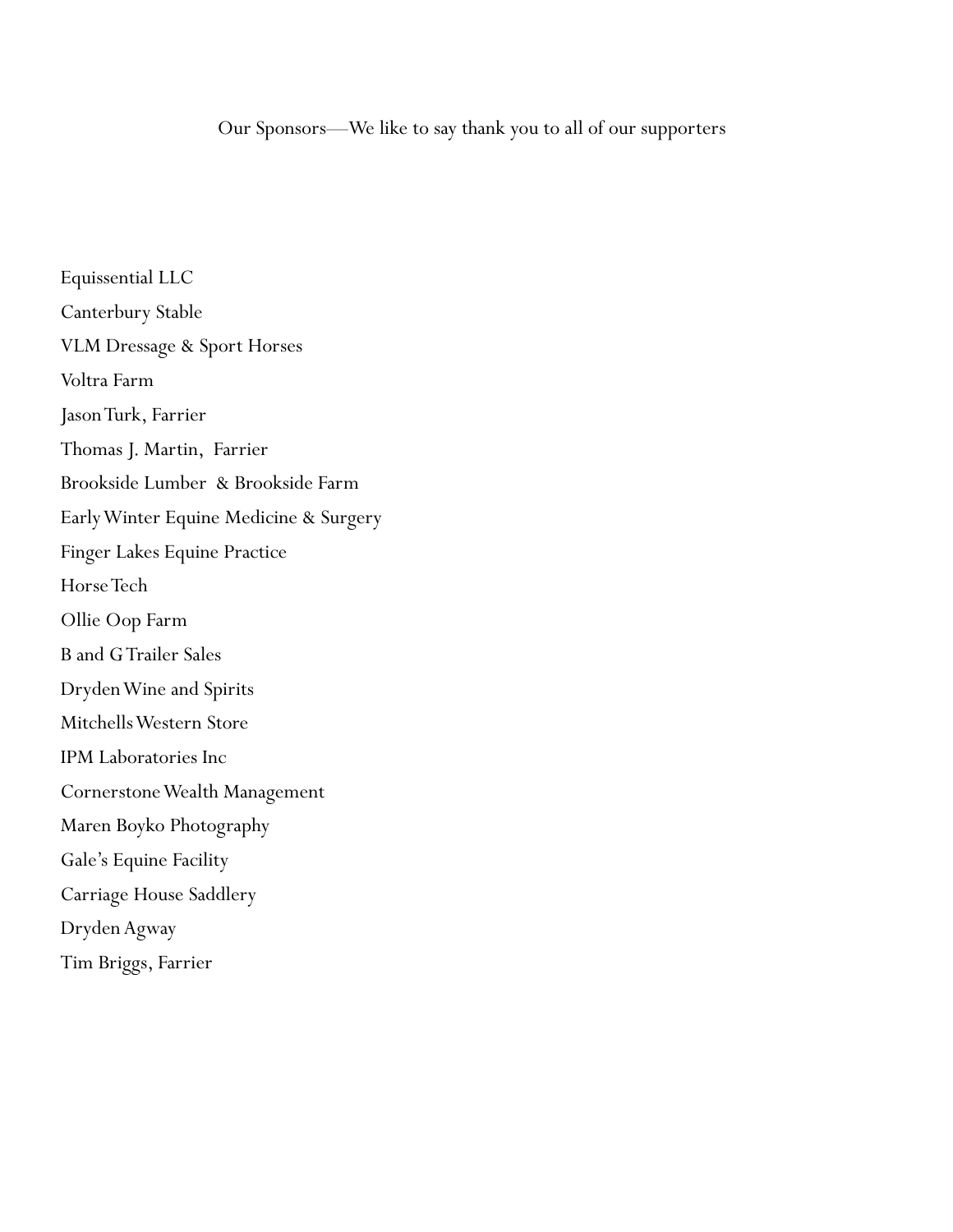# **CAYUGA DRESSAGE & COMBINED TRAINING CLUB, INC. ANNUAL MEMBERSHIP APPLICATION**

| Name:<br>Address:<br><u> 1989 - Johann Stoff, amerikansk politiker (* 1908)</u><br>Home phone (area code first):<br>Business phone (area code first):<br>Fax (area code first): E-mail: E-mail:<br>Is there information above that you do not want published in our yearly membership list, which is distributed to members?<br>If so, please specify:<br>Birth date:<br>Are you an instructor or trainer? $\Box$ $\Box$ Yes $\Box$ $\Box$ No<br>Dues renew each Nov. 1 to ensure you will receive newsletters and be included in the Annual Membership Roster.<br>Membership benefits: Dues cover your USDF group membership, newsletters, and discounts at club-sponsored events, except as limited<br>by USDF and United States Equestrian Federation (USEF).<br>Enclosed is my payment for: | PLEASE PRINT: |  |  |                     |
|-------------------------------------------------------------------------------------------------------------------------------------------------------------------------------------------------------------------------------------------------------------------------------------------------------------------------------------------------------------------------------------------------------------------------------------------------------------------------------------------------------------------------------------------------------------------------------------------------------------------------------------------------------------------------------------------------------------------------------------------------------------------------------------------------|---------------|--|--|---------------------|
|                                                                                                                                                                                                                                                                                                                                                                                                                                                                                                                                                                                                                                                                                                                                                                                                 |               |  |  |                     |
|                                                                                                                                                                                                                                                                                                                                                                                                                                                                                                                                                                                                                                                                                                                                                                                                 |               |  |  |                     |
|                                                                                                                                                                                                                                                                                                                                                                                                                                                                                                                                                                                                                                                                                                                                                                                                 |               |  |  |                     |
|                                                                                                                                                                                                                                                                                                                                                                                                                                                                                                                                                                                                                                                                                                                                                                                                 |               |  |  |                     |
|                                                                                                                                                                                                                                                                                                                                                                                                                                                                                                                                                                                                                                                                                                                                                                                                 |               |  |  |                     |
|                                                                                                                                                                                                                                                                                                                                                                                                                                                                                                                                                                                                                                                                                                                                                                                                 |               |  |  |                     |
|                                                                                                                                                                                                                                                                                                                                                                                                                                                                                                                                                                                                                                                                                                                                                                                                 |               |  |  |                     |
|                                                                                                                                                                                                                                                                                                                                                                                                                                                                                                                                                                                                                                                                                                                                                                                                 |               |  |  |                     |
|                                                                                                                                                                                                                                                                                                                                                                                                                                                                                                                                                                                                                                                                                                                                                                                                 |               |  |  |                     |
| Individual Membership (\$35)<br>Individual 3 - Year Membership (\$100)<br>Family Membership (\$45)<br>Family 3 - Year Membership (\$125)<br>Junior Membership (\$25)<br>Junior 3 - Year Membership (\$70)                                                                                                                                                                                                                                                                                                                                                                                                                                                                                                                                                                                       |               |  |  |                     |
| Activities sponsored by CDCT include a variety of shows, mounted and unmounted clinics, films, speakers, and social events. These are<br>produced by volunteer work from our members. Please indicate below the ways in which you could contribute to the success of YOUR<br>club:<br>Dressage Show: Planning, paperwork, grounds preparation, help on show day, etc.<br><b>Education/Clinic Committee</b><br>Awards<br>Newsletter<br>$\Box$ Other:                                                                                                                                                                                                                                                                                                                                             |               |  |  |                     |
| Please make checks payable to CDCT, Inc.<br>Please mail application and dues to:<br>$\mathcal{G}MO$<br>CDCT, Inc.<br>c/o Donna Young<br>11 Cline Road<br><b>GROUP</b><br>Binghamton, NY 13903<br><b>MEMBER</b>                                                                                                                                                                                                                                                                                                                                                                                                                                                                                                                                                                                  |               |  |  | <b>ORGANIZATION</b> |
| CDCT, INC. IS A GROUP MEMBER ORGANIZATION OF THE USDF;THEREFORE,<br>CDCT MEMBERS ARE AUTOMATICALLY USDF GROUP MEMEMBERS.                                                                                                                                                                                                                                                                                                                                                                                                                                                                                                                                                                                                                                                                        |               |  |  |                     |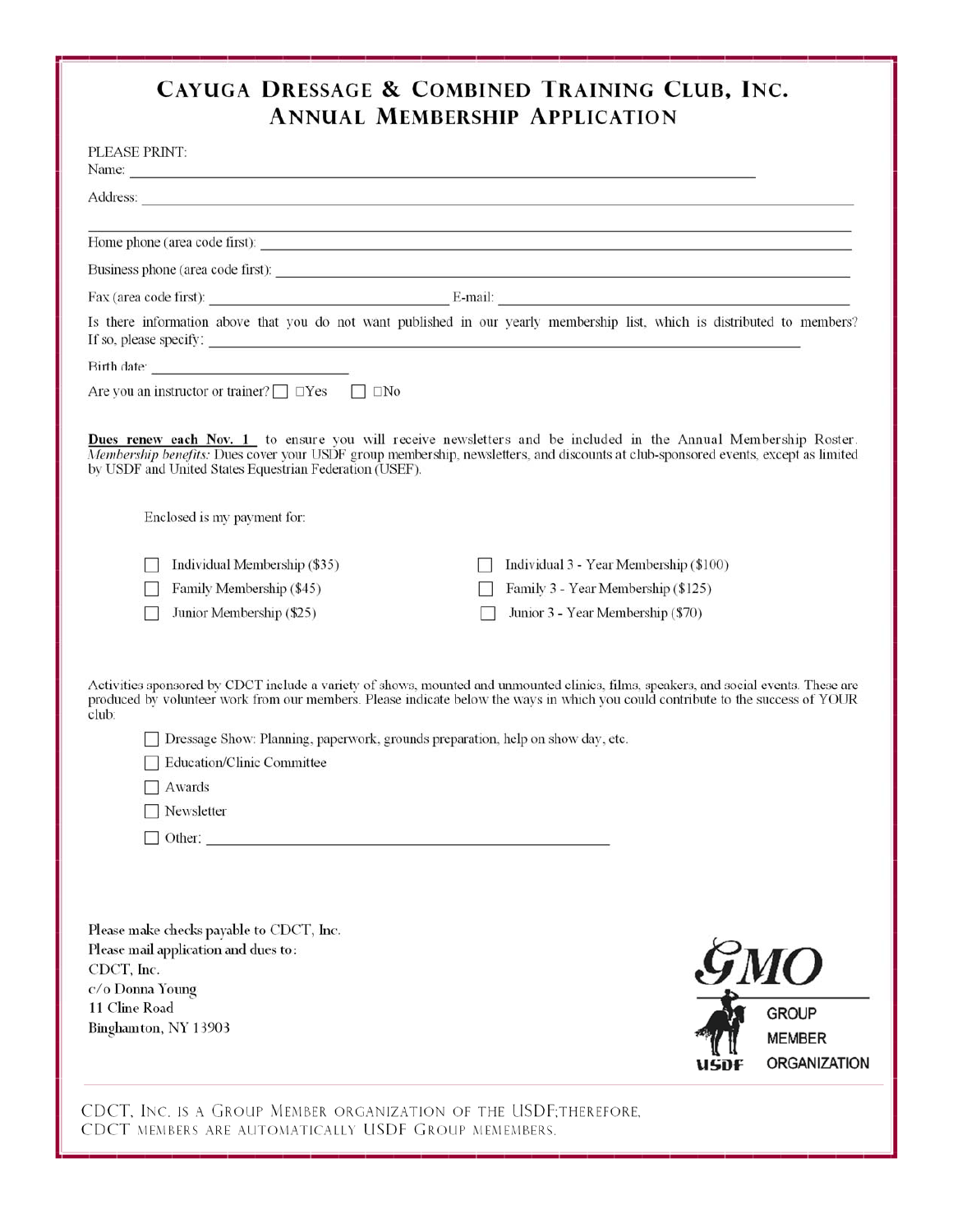### WHO TO CONTACT:

Officers: President Jane Marie Law jml16@cornell.edu Vice-President: Connie O'Hearn (315) 730-9124 ohearn3@netzero.net Past President: Carol Morris (607) 753-7256 cmorris1050@gmail.com Andrea Chamberlain 907.342.0076acham479@gmail.com Treasurer: Ginny Grove (607)387-9253 vs24@cornell.edu Recording Secretary: Kathy Thode (315) 497-2002. kthode3@gmail.com and Chris Hand (607) 292-6084 chand2@roadrunner.com Membership: Donna Young (604) 669-4156, dyoung@binghamton.edu Web mistress: Karen Steffy (607) 342-8144 wonderpony92@gmail.com Newsletter: Susan Mulvey 607.343.2701 smulvey@stny.rr.com

Committees:

Education: Jane Marie Law Connie O'Hearn Carol Morris Sponsorship: Dinah Guarino & Kathy Thode Dressage (show, clinics): Donna Young, Connie O'Hearn, Connie O'Hearn Kathy Thode Publicity: Carol Morris Combined Training: Ginny Grove Jr/Young Rider: Andrea Bekeuma Awards: Jane Marie Law Karen Steffy Kathy Thode You can call me if you need me: Molly DeTuri, Diane Moose, Bethanne Beckhorn and Carol Morris



CDCT, INC. IS A NON-PROFIT ORGANIZATION PROMOTING DRESSAGE AND COMBINED TRAINING

CDCT, INC. IS A GROUP MEMBER ORGANIZATION OF THE USDF; THEREFORE, CDCT MEMBERS ARE AUTOMATICALLY USDF GROUP MEMBERS.

> We're on the web! http:/www.cayugadressage.org